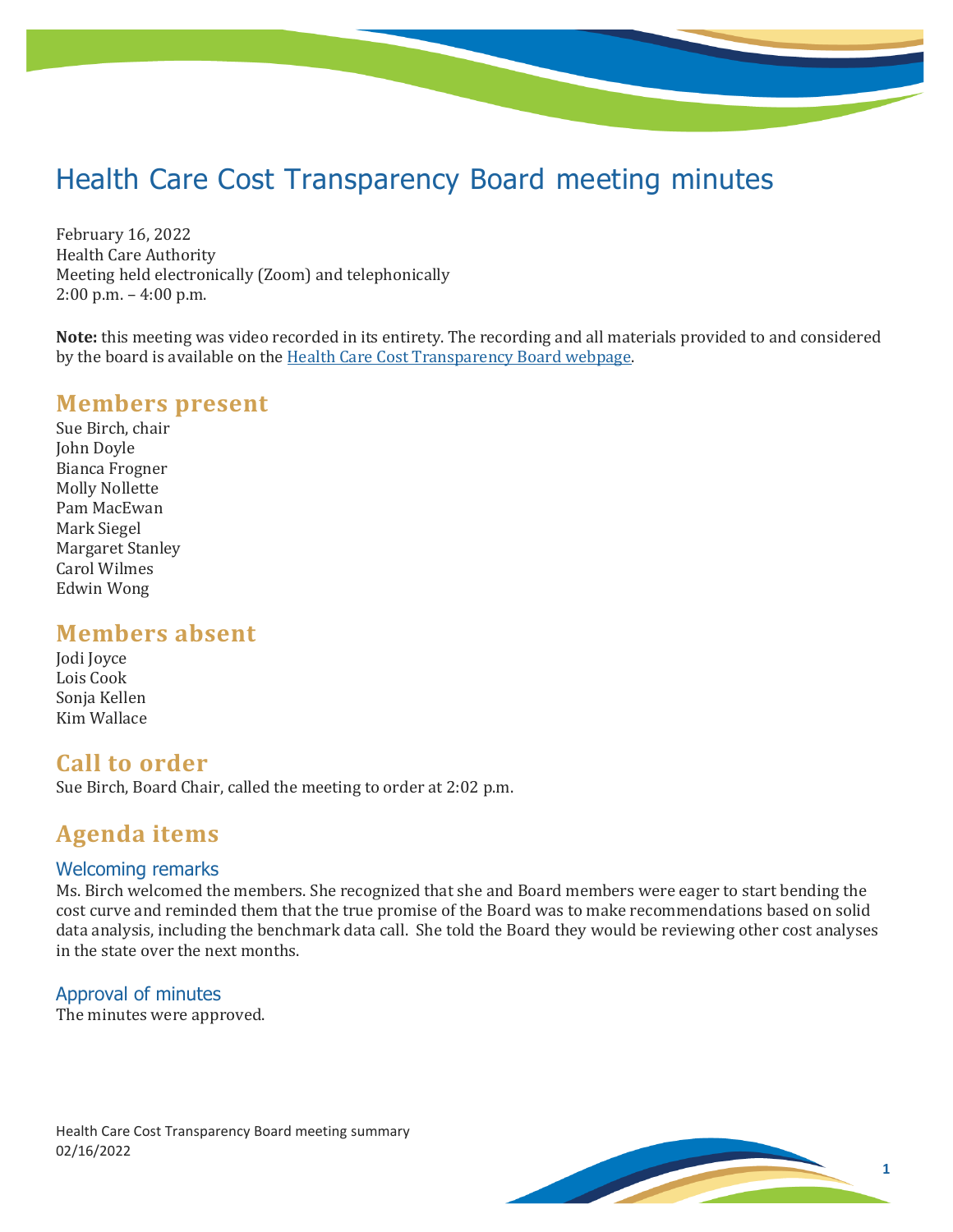#### Topics for today

The topics were listed as review of state activities to mitigate cost growth and help meet the benchmark, establishing criteria for selecting strategies to support cost growth benchmark attainment, and next steps.

#### Review of state activities to mitigate cost growth and help meet the benchmark

Michael Bailit and January Angeles, Bailit Health PowerPoint presentation

Mr. Bailit reminded the Board of the cost growth benchmark logic model, which included identification of opportunities and strategies to slow cost growth, and implementation plans. The goal of the discussion was to learn about mitigation activities in benchmark states and provide an opportunity to recommend and prioritize possible initiatives. He distinguished two categories of interventions: specific strategies to address cost drivers identified through analysis, and broad-based strategies that do not target a particular driver. The review of state mitigation efforts fell into four categories: market consolidation oversight, price growth caps, prescription drug pricing legislation, and advance value-based payment models.

One Board member asked for clarification about Washington's certificate of need process, and how it differed from Oregon's review of material change transactions.

Related to price growth caps, one Board member had questions about the direct comparison with smaller states with dominant health systems, and how these interventions might play out in the Washington market. One Board member mentioned the interaction with the state's rate review authority and how caps might impact on current pricing. One Board member sought clarification of which entities would be subject to the cap- Mr. Bailit clarified that state regulation was limited to fully insured entities, but that based on the nature of contracting caps in Rhode Island were found to influence all pricing. One Board member asked for clarification on how affordability caps would interact with hospital global budgets.

Related to prescription drug pricing legislation, one Board member asked for clarification about the impact of utilization (including a new costly drug) vs. unit cost on overall spend. Mr. Bailit shared that it was unit cost, growing fastest in infusion drugs and other drugs at a higher cost point.

Related to value-based payment models, one Board member discussed the strong regional engagement in the Northwest and work underway with regional hospitals on new budget models. Mr. Bailit shared that Oregon is moving away from fee-for-service payment, toward prospective primary care, capitated specialist costs, and global budgets. One Board member discussed the history of hospital payment reform and considered whether most of the potential hospital consolidation had been achieved and supported looking at more innovative solutions. The Board engaged in a vigorous conversation around the current cost of care and cost concerns in general.

#### Public comment

Ms. Birch called for comments from the public.

Jeb Shepard, Director of Policy for the Washington State Medical Association commented that WSMA seeks to be an engaged and constructive partner and as such has raised concern that the benchmark adopted by the Board is unrealistic, citing 40-year high inflation, changes in utilization and changes in labor cost. Mr. Shepard reminded the Board that WSMA has submitted several detailed letters detailing its concerns, and he requested that the Board either engage in a public discussion of the issues raised by WSMA or provide a written response to the issued raised in their letters.

#### Establishing criteria for selecting strategies to support cost growth benchmark attainment

Health Care Cost Transparency Board meeting summary 02/16/2022